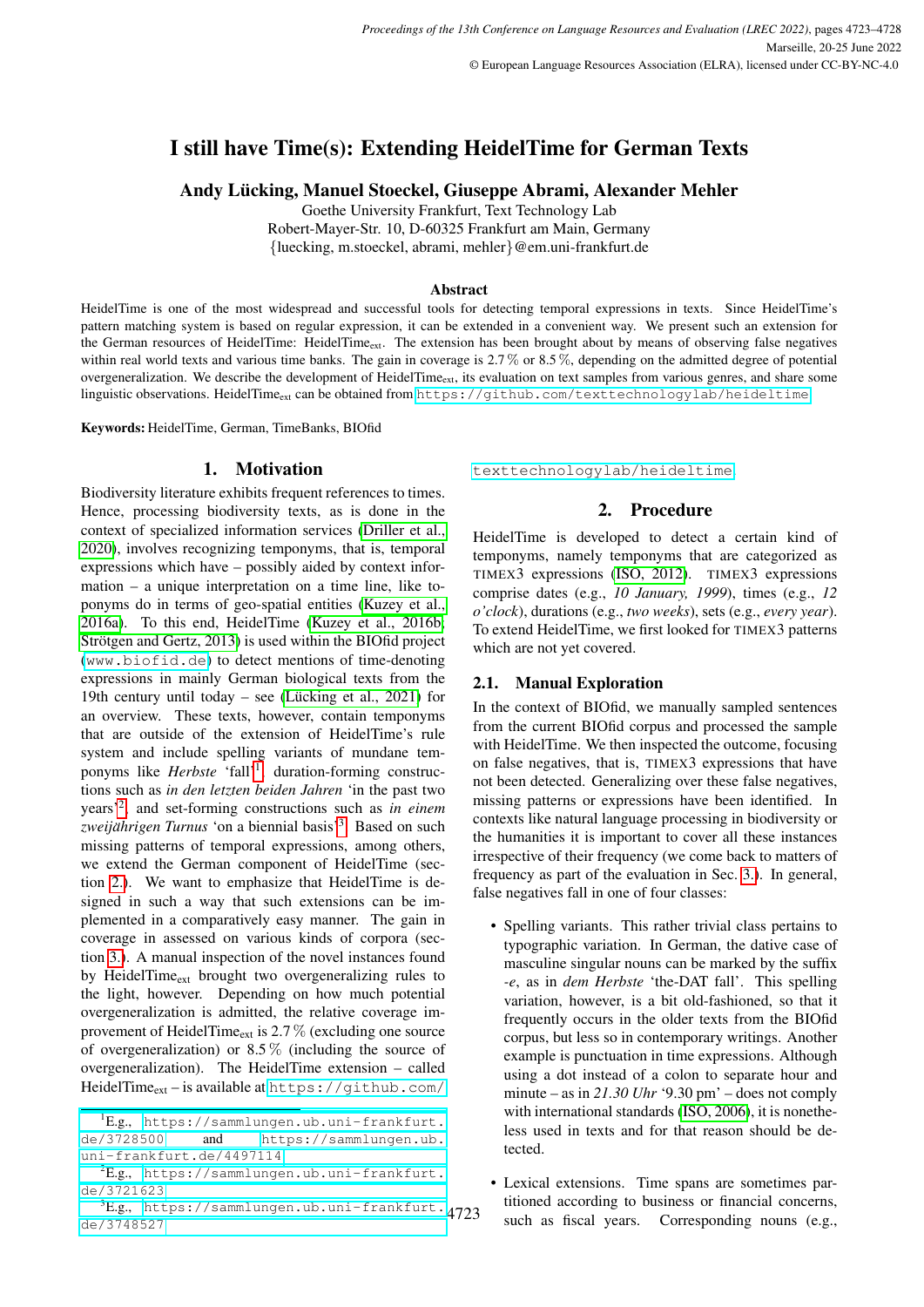*Geschäftsjahr*) are a straightforward extension to HeidelTime's time units. Further lexical extensions are due to temporal adjectives or adverbs. For instance, the modifier *täglich* 'everyday' has the same meaning as the quantified noun phrase *jeden Tag* 'every day', but, in contrast to the noun phrase is not yet covered by HeidelTime's lexicon.

- Compounds. German is well-known for its "tapeworm words" [\(Twain et al., 2016\)](#page-4-7). However, HeidelTime is not concerned with compounds, and presumably for a good reason: the risk of overgeneration is large. For instance, *Jugendzeit* 'young days'/'adolescence'/'youth', although ending on *-zeit* '-time', is not a TIMEX3 expression but denotes a developmental stage. However, there are a couple of "well behaved" compounds. We count compounds where the modifying noun is a known temponym among them, such as *Winterzeit* 'wintertime' or *Sommermonate* 'months of summer'. Arguably, the head nouns do not contribute much in these cases so that, for instance, a combination of a season term and *-zeit* '-time' can be normalized to the value of the season term in a straightforward way. Compounding also underlies the formation of temporal expressions of a set type. An example is *-basis*: *Wochenbasis* 'on a weekly basis' means every week.
- Rule extensions. Some of HeidelTime's rules are restricted to a certain class of expression. For instance, while quantifying over years is covered, quantifying over seasons is not. For that reason, the duration denoting expression *viele Winter* 'for many winters' is not recognized as such, but has become recognizable by adding corresponding duration rules. A related observation can be made with regard to relative times. There are rules that capture times such as *letzten Freitag* 'last Friday', but the synonymous expression *vorheriger Freitag* 'previous Friday' had to be licensed by an additional rule.

All extensions are marked as such within the source files making up HeidelTime<sub>ext</sub>. It should be mentioned that not much emphasis is put on grammatical well-formedness or common usage: seldom or questionable compounds are recognized as well as phrases that lack morpho-syntactic agreement. After all, HeidelTime, as HeidelTime<sub>ext</sub>, is an annotator, not a grammar.

### <span id="page-1-2"></span>2.2. Populating Negative Rules

added such a negative rule. However, one cannot stop here:<br>the BIOfid example *Assistent Sommer* 'assistant Summer'<sup>4724</sup> In writing regular expressions, care has to be taken to not to overgenerate. To this end, HeidelTime employs socalled *negative rules*, that is, rules which, when apply, remove their matched expressions from the output. To give an example: while season names are welcome temponyms, they can also figure as family names such as in *Herr Sommer* 'Mister Summer'. Such instances can be excluded by a negative rule that says that if a season term follows *Herr* 'Mister' or *Frau* 'Miss', then remove it. We added such a hegative rule. However, one cannot stop here.<br>the BIOfid example *Assistent Sommer* 'assistant Summer'<sup>4724</sup> spected anyway

(file [https://sammlungen.ub.uni-frankfurt.](https://sammlungen.ub.uni-frankfurt.de/3673151) [de/3673151](https://sammlungen.ub.uni-frankfurt.de/3673151)) still circumvents our new negative rule. Obviously, in addition to addressing particles, also profession terms can mark a season term as a proper name. Therefore, we collected a list of profession terms from the German agency for employment and added them to HeidelTime<sub>ext</sub>'s pattern files.<sup>[4](#page-1-0)</sup> Addressing particles and profession terms still fall short of capturing *Ehepaar Sommer* 'the married couple Summer', however. This example is, of course, covered by HeidelTime $_{ext}$ , but it illustrates that time recognition seems to be an open-ended task. For this reason, we followed a more dynamic approach and used BERT, a transformer-based language model trained for contextual embeddings of words [\(Devlin et al., 2019\)](#page-4-8). BERT can be used like a cloze test: suggestions for a masked item can be obtained from left and right context information. In this manner, we used the sentence containing *Assistent Sommer* as input, masked the noun *Assistent*, and collected the 30,000 words (in fact, BERT also suggests non-word character sequences) which according to BERT fit best into the placeholder position. We then removed all suggestions that are shorter than 4 characters and excluded fragmentary items (starting with "##"). Finally, we selected the first 5,000 suggestions (using [much] more leads to regular expressions which are too long to handle for the system). The BERT list provides an immediate benefit for the negative rule: since it includes typical given names, full names ending on a season or weekday term are rightly excluded from HeidelTime $_{ext}$ 's temponym recognition.

#### 2.3. Harvesting Time Banks

To obtain indications of further extensions of HeidelTime, we looked at instances of expressions that have been marked as TIMEX3 expressions in several time banks. We extracted the content of TIMEX3 tags from the French TimeBank [\(Bittar et al., 2011\)](#page-4-9) (Bittar, 2011), the Basque TimeBank [\(Altuna et al., 2020\)](#page-4-10) (Altuna, 2019), and the MEANTIME newsreader corpus [\(Minard et al., 2016\)](#page-4-11) (The Newsreader Project, 2015) (Dutch, English, Italian, Spanish). We then used <www.deepl.com> to translate the time expressions from different languages into German ones. We fed the list into HeidelTime and inspected the outcome, most notably lines that lacked a HeidelTime tag.[5](#page-1-1) This procedure resulted in 83 sample pattern which underlie the coverage extension of HeidelTime $_{ext}$ . The examples have been chosen manually. False negatives which do not make up clear temponyms have been ignored. This includes

<span id="page-1-0"></span><sup>&</sup>lt;sup>4</sup>To be more precise, we applied a string manipulation on the profession terms first: we removed subdomain classifications (for instance, distinguishing farmers for different agricultural sectors), and extended each entry into a separate masculine and feminine form. To avoid running into errors due to too long regular expressions, we restricted the list to single-word profession terms.

<span id="page-1-1"></span><sup>&</sup>lt;sup>5</sup>Since the temporal expression-based input lacks sentential context, ambiguity due to conflicting pattern scopes arises. For instance, if a day term precedes a date, then both are taken to be a single time expression. If, however, a second day term follows, a conflict arises whether the first or the second day mention constitutes a time expression together with the date. Such ambiguities spected anyway.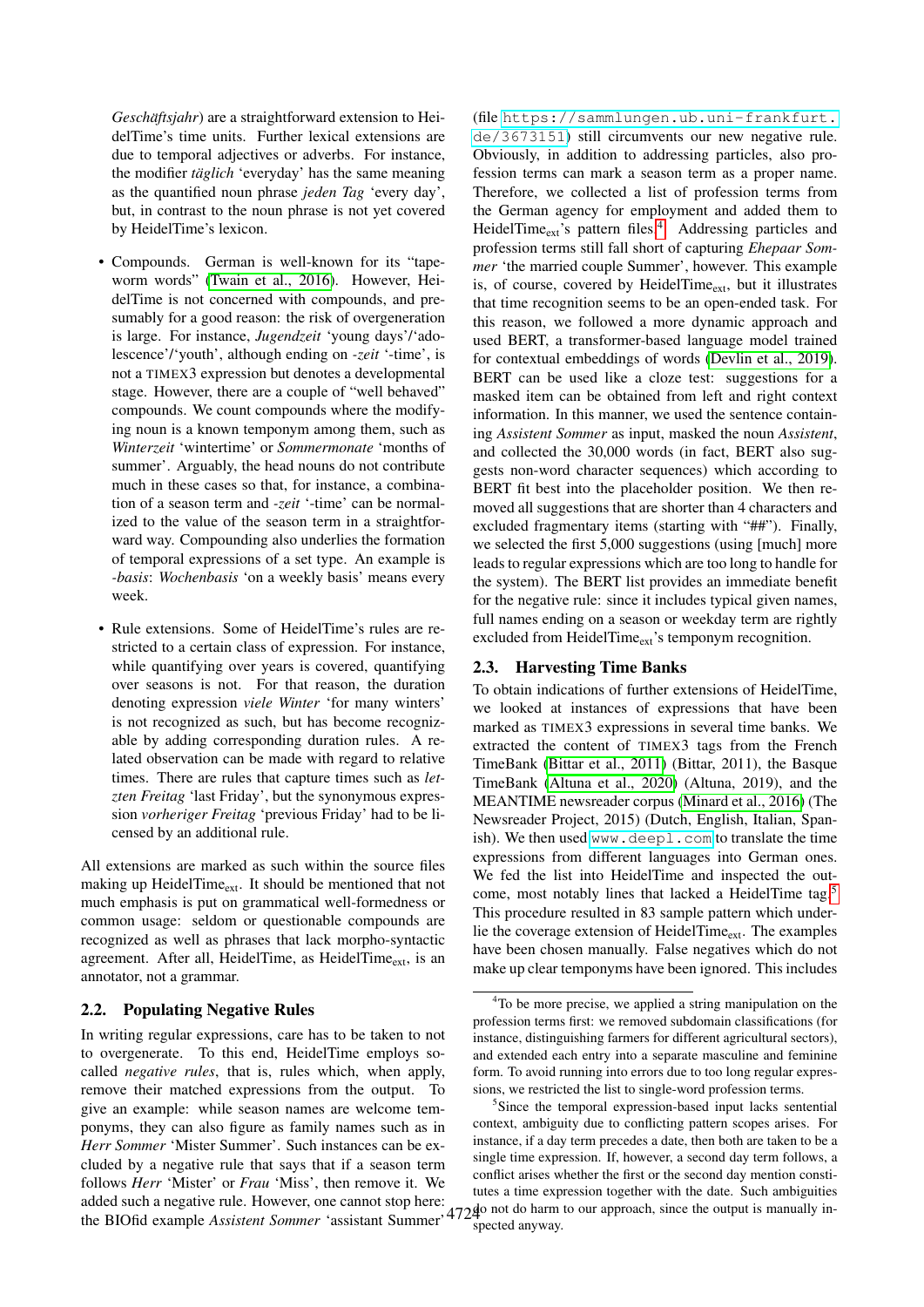event-denotating expressions (e.g., *l'heure de l'Europe et de la mondialisation* 'in the age of Europe and globalization' or *temps de guerre contre le terrorisme* 'in times of the war on terrorism'), "vacuous" temporal expressions (such as *any time*), and temporal modifiers which typically are used to modify not-temporal nouns (e.g., *recent*).

### 3. Evaluation

<span id="page-2-0"></span>The gain in coverage of HeidelTime and HeidelTime $_{ext}$ (Sec. [3.3.\)](#page-2-1) is assessed and compared on various resources (Sec. [3.1.\)](#page-2-2), which have been pre-processed as described in Sec. [3.2..](#page-2-3)

### <span id="page-2-2"></span>3.1. Evaluation Corpus

Texts have been sampled from five different sources to balance potential effects of text type to the frequency of temporal expression use:

- 10 randomly collected protocols of the German Bundestag ([https://www.bundestag.de/](https://www.bundestag.de/services/opendata) [services/opendata](https://www.bundestag.de/services/opendata)).
- 10 books from the *German Text Archive* (DTA, <https://www.deutschestextarchiv.de>, namely Dickens, *Weihnachtsabend* (1844), Fontane, *Effi Briest* (1896), Goethe, *Faust 1* (1808), von Humboldt, *Kosmos*, vol. 1 (1845), Kafka, *Die Verwandlung* (1915), Lessing, *Nathan der Weise* (1779), Marx, *Das Kapital*, vol. 1 (1867), Nietzsche, *Homer und die klassische Philologie* (1869).
- 10 randomly selected tests from the *Zoologisch-Botanische Datenbank* (Zobobat, [https://www.](https://www.zobodat.at) [zobodat.at](https://www.zobodat.at)). The texts have been converted to plain text files from OCR PDFs and hence contain some token errors.
- 766 articles from the *Süddeutsche Zeitung* (SZ), collected within three TEI files with the following time stamps: 15. 06. 1996, 04. 09. 2002 and 07. 12. 2013.
- 10,000 randomly selected sentences from Wikipedia (WP) from the *Leipzig Wortschatz*<sup>[6](#page-2-4)</sup>, dump from the year 2012 [\(Goldhahn et al., 2012\)](#page-4-12).

| Sample           | # sentences | $#$ tokens |
|------------------|-------------|------------|
| <b>Bundestag</b> | 188,768     | 3,682,370  |
| <b>DTA</b>       | 27,687      | 810,582    |
| SZ.              | 18,938      | 359,706    |
| Zobodat          | 6,231       | 92,003     |
| <b>WP</b>        | 10,000      | 176,775    |
| sum              | 251.624     | 5,121,436  |

The size of the samples is summarized in Tab. [1.](#page-2-5)

<span id="page-2-5"></span>Table 1: Number of tokens (incl. punctuation) and sentences within the evaluation samples.

# <span id="page-2-3"></span>3.2. Pipeline

Since HeidelTime requires single white spaces and, at least for some rules, part-of-speech information, all texts described in the previous section have been pre-processed using a TextImager pipeline [\(Hemati et al., 2016\)](#page-4-13) as follows:

- 1. Normalization: All white spaces have been normalized to single spaces.
- 2. Segmentation: Sentences have been segmented using the OpenNLP Max Entropy Model.[7](#page-2-6)
- 3. Tokenization: Word forms have been tokenized by using the Stanford CoreNLP [\(Manning et al., 2014\)](#page-4-14) *via* DKPro [\(Eckart de Castilho and Gurevych, 2014\)](#page-4-15).
- 4. Part-of-speech Tagging: Parts-of-speech (POS) have been assigned by using the POS tagger from Mate-Tools [\(Bohnet and Nivre, 2012\)](#page-4-16) *via* DKPro [\(Eckart de](#page-4-15) [Castilho and Gurevych, 2014\)](#page-4-15)

HeidelTime and HeidelTime<sub>ext</sub> are run on the pre-processed texts and compared by means of two views in a UIMA CAS.

### <span id="page-2-1"></span>3.3. Results

HeidelTime<sub>ext</sub> found  $4,458$  more TIMEX3 expressions than the original HeidelTime, a gain of 8.5 %, as summarized in Tab. [2.](#page-2-7) However, as discussed below in Sec. [4.,](#page-3-0) the bare gain in coverage has to put into perspective.

| Sample           | HeidelTime | $HeidelTime_{\text{ext}}$ |
|------------------|------------|---------------------------|
| <b>Bundestag</b> | 36,068     | 37,507                    |
| <b>DTA</b>       | 5,827      | 7,568                     |
| SZ.              | 4,399      | 5,305                     |
| Zobodat          | 2,110      | 2,235                     |
| WP               | 3,966      | 4,213                     |
| sum              | 52,370     | 56,828                    |

<span id="page-2-7"></span>Table 2: Number of TIMEX3 expressions found by original HeidelTime and HeidelTime<sub>ext</sub> (see also Sec. [4.\)](#page-3-0).

The coverage is detailed in Tab. [3.](#page-3-1) Column "novel" lists the number of temporal expressions newly found by HeidelTime<sub>ext</sub>, whereas the column "missing" counts the expressions only found by the original HeidelTime. Since there are 298 missing TIMEX3 in total (assuming that these are true positives), this means that the newly added rules in HeidelTime<sub>ext</sub> interfere with the application of some of the original rules. The extended rule system of HeidelTime $_{ext}$ also generally covers larger token spans, as expressed in the column "extended". Smaller token spans – column "reduced" – can be ignored due to their little frequency of occurrence.

The following examples provide an impression of the kinds of temporal expressions which HeidelTime $_{ext}$  is designed for: *Vorjahr* 'preceding year', *übermorgen* 'the day after tomorrow', *Wintermonate* 'winter months', *eine halbe Stunde*

<span id="page-2-4"></span><sup>6</sup>[https://wortschatz.uni-leipzig.de/en/](https://wortschatz.uni-leipzig.de/en/download) [download](https://wortschatz.uni-leipzig.de/en/download)

<span id="page-2-6"></span> $472\frac{\text{Apache}}{\text{index } \text{html}}$  2.0 License [https://opennlp.apache.org/](https://opennlp.apache.org/index.html) <sup>7</sup>opennlp-de-ud-gsd-sentence-1.0-1.9.3.bin,  $\texttt{Index.html}$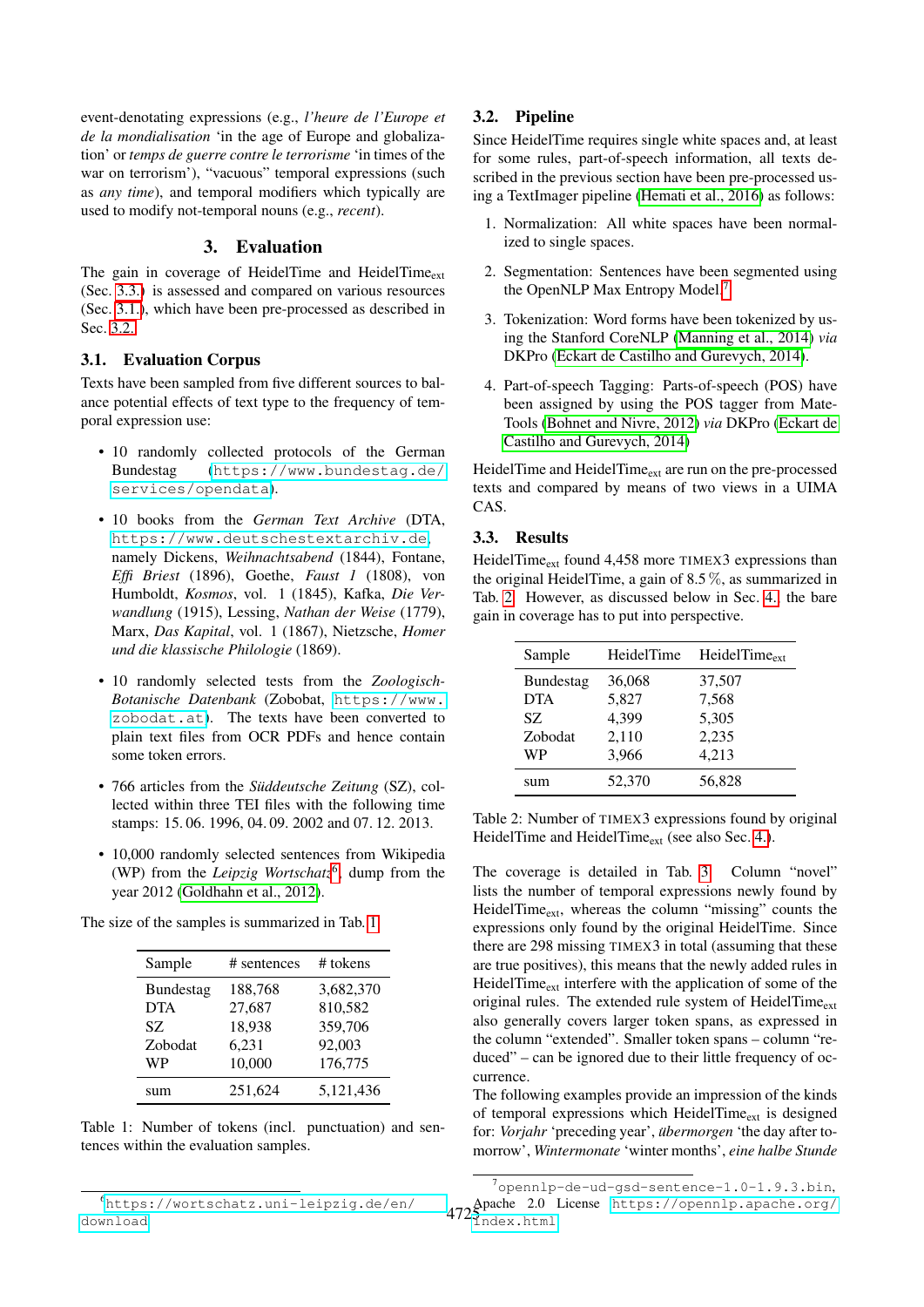| Sample           | novel | extended reduced |   | missing |
|------------------|-------|------------------|---|---------|
| <b>Bundestag</b> | 267   | 70               | 2 | 97      |
| <b>DTA</b>       | 258   | 37               |   | 59      |
| SZ.              | 436   | 75               |   | 103     |
| Zobodat          | 86    | 5                |   | 8       |
| WP               | 133   | 28               |   | 31      |
| sum              | 1.180 | 215              |   | ,98     |

<span id="page-3-1"></span>Table 3: Coverage details. Novel: newly found temporal expressions; extended: "longer" matches; reduced: "shorter" matches; missing: failed detection by HeidelTime<sub>ext</sub>.

'half an hour'. Furthermore, durations as property denotations like *dreitägig* 'three-day' as in *dreitägige Exkursion* 'three-day excursion' are also taken to be TIMEX3 expressions. However, a manual inspection of the outcome of HeidelTime<sub>ext</sub> revealed two kinds of expressions which need to be discussed.

#### 4. Discussion

<span id="page-3-0"></span>To assess the outcome of HeidelTime<sub>ext</sub> not only in quantitative terms, we manually inspected 1,198 TIMEX3 expressions only found by HeidelTime $_{ext}$ .<sup>[8](#page-3-2)</sup> Each instance is labeled as being a true or a false positive – see Tab. [4](#page-3-3) for an overview. The relatively high number of false positives, however, is mainly due to two kinds of overgeneralizations. The first overgeneralization is bound up with two TIME rules which wrongly apply not only to times of day expressions but to any measure terms formed with digits and a separating punctuation symbol. From 168 examples of this type, which have been part of manual inspection, 139 are regarded false, and 29 true positives. This overgeneralization is attenuated in the release of HeidelTime $_{ext}$  as of 19th April 2022 and following ones.

| Sample           | true | false |
|------------------|------|-------|
| <b>Bundestag</b> | 185  | 35    |
| <b>DTA</b>       | 217  | 95    |
| SZ.              | 210  | 73    |
| Zobodat          | 64   | 64    |
| WP               | 125  | 30    |
| sum              | 801  | 297   |

<span id="page-3-3"></span>Table 4: Instances of true and false positives in newly detected TIMEX3 expressions.

The second kind of overgeneralization is due to a significant proportion of newly detected occurrences of German *nun*, which has not been part of the original HeidelTime. HeidelTime<sub>ext</sub> found 2,530 instances in total.<sup>[9](#page-3-4)</sup> This particle word, however, has two broad uses which translate into English as 'now' respectively "well" (that is, the adverb typically used sentence initial). Obviously, only the first

of these uses is a temporal one, namely PRESENT\_REF.<sup>[10](#page-3-5)</sup> During manual inspection, 455 instances of *nun* (irrespective of capitalization) have been checked: 333 of them correspond to a temporal, 122 to a discourse use. Since there does not seem to be typical contexts which distinguish between temporal and discourse-functional *nun*, overgeneration cannot simply be prevented by a negative rule. This example therefore exemplifies a limit of temponym recognition based on regular expressions. The question therefore arises whether neural network-based approaches such as CNNs [\(Lin et al., 2017\)](#page-4-17), which have been trained on date expressions, fare better with regard to temporal particles.<sup>[11](#page-3-6)</sup> For the time being, a user of HeidelTime<sub>ext</sub> can choose how to proceed by commenting out the rule in question (rule date\_r8a-explicit).

Removing the counts for *nun* and for the overgeneralizing TIME rules from the figures given in Tab. [2,](#page-2-7) we get the more "cautious" overview in Tab. [5.](#page-3-7) There is now a gain of 1,416 TIMEX3 expressions, or 2.7 %.

| Sample           | HeidelTime | HeidelTime <sub>ext</sub> |
|------------------|------------|---------------------------|
| <b>Bundestag</b> | 36,068     | 36,386                    |
| <b>DTA</b>       | 5,827      | 6,429                     |
| SZ.              | 4,399      | 4,748                     |
| Zobodat          | 2,110      | 2,136                     |
| WP               | 3,966      | 4,087                     |
| sum              | 52,370     | 53,786                    |

<span id="page-3-7"></span>Table 5: Number of TIMEX3 expressions found by original HeidelTime and HeidelTime<sub>ext</sub> with problematic cases removed.

Note finally that we still found examples that circumvented our highly extended negative rules, cf. Sec. [2.2..](#page-1-2) For instance, the given name *Carl*, as opposed to the form variant *Karl*, is not part of any black list, so that the proper name *Carl Winter* still triggers a season of the year rule.

### 5. Conclusion

Based on manually collected false negatives from various time banks and biological texts, we developed HeidelTime<sub>ext</sub>, a German extension of HeidelTime. We constructed an evaluation corpus to quantify the gain in coverage of the extension. A manual inspection of novel instances found by HeidelTime<sub>ext</sub> identified two kinds of rules which tend to overgeneralize to non-temporal instances, however. Depending on how much potential overgeneralization is admitted, the relative coverage improvement of HeidelTime<sub>ext</sub> is between 2.7  $\%$  and 8.5  $\%$ . At this point, one could object that our approach mainly discovers rarely occurring expressions of time. But especially these cases are interesting for disciplines of the humanities or

<span id="page-3-4"></span><span id="page-3-2"></span><sup>8</sup>Bundestag: 220, Zobodat: 228, DTA: 312, WP: 155, SZ: 283.

<sup>&</sup>lt;sup>9</sup>Bundestag: 1,010, DTA: 1,119, SZ: 289, Zobodat: 28, WP: 84.

<span id="page-3-5"></span><sup>&</sup>lt;sup>10</sup>Actually, things are more complicated than that: as is well known, even indexical expressions are evaluated with reference to three temporal indices, namely event time, reference time, and utterance time [\(Reichenbach, 1947\)](#page-4-18). For a semantics of temporal reference see [\(Kamp, 1979\)](#page-4-19).

<span id="page-3-6"></span><sup>4726</sup> <sup>11</sup>Neural networks can be used for temponym *detection*, however, but not so easily for time *normalization*.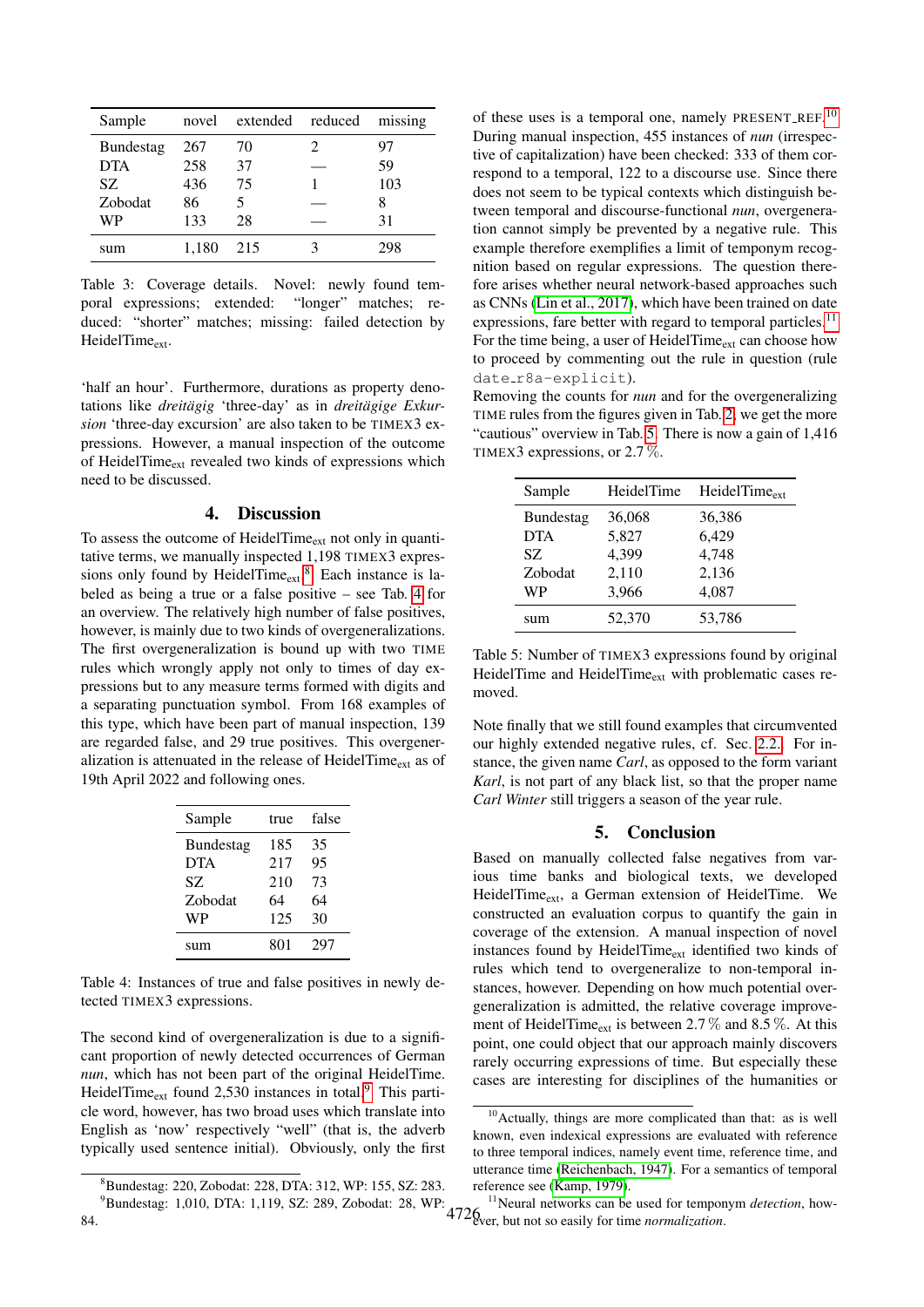biodiversity (as outlined in Secs. [1.](#page-0-4) and [2.1.\)](#page-0-5), which also deal with what is rare rather than with what is frequent. Future work might deal with a compositional approach to written numbers such as *einhundertdreiundfunfzig ¨* 'one hundred and fifty-three'. A difficulty here of course is to generate a corresponding norm value. Another issue is the improvement of negative rules to prevent overgeneralization. We used a list-based approach, making use of governmental material and material generated by a BERT model. HeidelTime<sub>ext</sub> is available from  $https://github.com/2015n10016.$  $https://github.com/2015n10016.$ [com/texttechnologylab/heideltime](https://github.com/texttechnologylab/heideltime).

### 6. Acknowledgements

This work is funded by the DFG, grant ME2746/5-2.

#### 7. Bibliographical References

- <span id="page-4-10"></span>Altuna, B., Aranzabe, M. J., and Díaz de Ilarraza, A. (2020). EusTimeML: A mark-up language for temporal information in Basque. *Research in Corpus Linguistics*, 8(1):86–104.
- <span id="page-4-9"></span>Bittar, A., Amsili, P., Denis, P., and Danlos, L. (2011). French TimeBank: An ISO-TimeML annotated reference corpus. In *Proceedings of the 49th Annual Meeting of the Association for Computational Linguistics: Human Language Technologies*, pages 130–134. Association for Computational Linguistics.
- <span id="page-4-16"></span>Bohnet, B. and Nivre, J. (2012). A transition-based system for joint part-of-speech tagging and labeled nonprojective dependency parsing. In *Proceedings of the 2012 Joint Conference on Empirical Methods in Natural Language Processing and Computational Natural Language Learning*, pages 1455–1465, Jeju Island, Korea, July. Association for Computational Linguistics.
- <span id="page-4-8"></span>Devlin, J., Chang, M.-W., Lee, K., and Toutanova, K. (2019). BERT: Pre-training of deep bidirectional transformers for language understanding.
- <span id="page-4-0"></span>Driller, C., Koch, M., Abrami, G., Hemati, W., Lücking, A., Mehler, A., Pachzelt, A., and Kasperek, G. (2020). Fast and easy access to Central European biodiversity data with BIOfid. *Biodiversity Information Science and Standards*, Oct.
- <span id="page-4-15"></span>Eckart de Castilho, R. and Gurevych, I. (2014). A broadcoverage collection of portable NLP components for building shareable analysis pipelines. In *Proceedings of the Workshop on Open Infrastructures and Analysis Frameworks for HLT*, pages 1–11, Dublin, Ireland, August. Association for Computational Linguistics and Dublin City University.
- <span id="page-4-12"></span>Goldhahn, D., Eckart, T., and Quasthoff, U. (2012). Building large monolingual dictionaries at the Leipzig Corpora Collection: From 100 to 200 languages. In Nicoletta Calzolari, et al., editors, *Proceedings of the Eighth International Conference on Language Resources and Evaluation, LREC 2012, Istanbul, Turkey, May 23-25, 2012*, pages 759–765. European Language Resources Association (ELRA).
- <span id="page-4-13"></span>4727 *ings of the COLING 2016 System Demonstrations*. Fed-Hemati, W., Uslu, T., and Mehler, A. (2016). TextImager: a distributed UIMA-based system for NLP. In *Proceed-*

erated Conference on Computer Science and Information Systems.

- <span id="page-4-6"></span>ISO. (2006). Data elements and interchange formats – information interchange – representation of dates and times. Standard, International Organization for Standardization.
- <span id="page-4-5"></span>ISO. (2012). Language resource management – semantic annotation framework (SemAF) – part 1: Time and events (SemAF-Time, ISO-TimeML). Standard ISO/IEC TR 24617-1:2012, International Organization for Standardization, Geneva, CH.
- <span id="page-4-19"></span>Kamp, H. (1979). Events, instants and temporal reference. In Rainer Bäuerle, et al., editors, Semantics from Differ*ent Points of View*, number 6 in Springer Series in Language and Communication, pages 376–417. Springer, Berlin and Heidelberg and New York.
- <span id="page-4-1"></span>Kuzey, E., Setty, V., Strötgen, J., and Weikum, G. (2016a). As time goes by: Comprehensive tagging of textual phrases with temporal scopes. In *Proceedings of the 25th International Conference on World Wide Web*, WWW '16, page 915–925.
- <span id="page-4-2"></span>Kuzey, E., Strötgen, J., Setty, V., and Weikum, G. (2016b). Temponym tagging: Temporal scopes for textual phrases. In Jacqueline Bourdeau, et al., editors, *Proceedings of the 25th International Conference on World Wide Web, WWW 2016, Montreal, Canada, April 11-15, 2016, Companion Volume*, pages 841–842. ACM.
- <span id="page-4-17"></span>Lin, C., Miller, T., Dligach, D., Bethard, S., and Savova, G. (2017). Representations of time expressions for temporal relation extraction with convolutional neural networks. In *BioNLP 2017*, pages 322–327, Vancouver, Canada,, August. Association for Computational Linguistics.
- <span id="page-4-4"></span>Lücking, A., Driller, C., Stoeckel, M., Abrami, G., Pachzelt, A., and Mehler, A. (2021). Multiple annotation for biodiversity: developing an annotation framework among biology, linguistics and text technology. *Language Resources & Evaluation*. Online first.
- <span id="page-4-14"></span>Manning, C. D., Surdeanu, M., Bauer, J., Finkel, J., Bethard, S. J., and McClosky, D. (2014). The Stanford CoreNLP natural language processing toolkit. In *Association for Computational Linguistics (ACL) System Demonstrations*, pages 55–60.
- <span id="page-4-11"></span>Minard, A.-L., Speranza, M., Urizar, R., Altuna, B., van Erp, M., Schoen, A., and van Son, C. (2016). MEAN-TIME, the NewsReader multilingual event and time corpus. In *Proceedings of the Tenth International Conference on Language Resources and Evaluation*, LREC'16, pages 4417–4422, Portorož, Slovenia. European Language Resources Association (ELRA).
- <span id="page-4-18"></span>Reichenbach, H. (1947). *Elements of Symbolic Logic*. The Macmillan Company, New York.
- <span id="page-4-7"></span><span id="page-4-3"></span>Strötgen, J. and Gertz, M. (2013). Multilingual and crossdomain temporal tagging. *Language Resources & Evaluation*, 47:269–298.

Twain, M., Kersten, H., and Embassy of the USA. (2016). *The awful German language*. Insel Verlag.